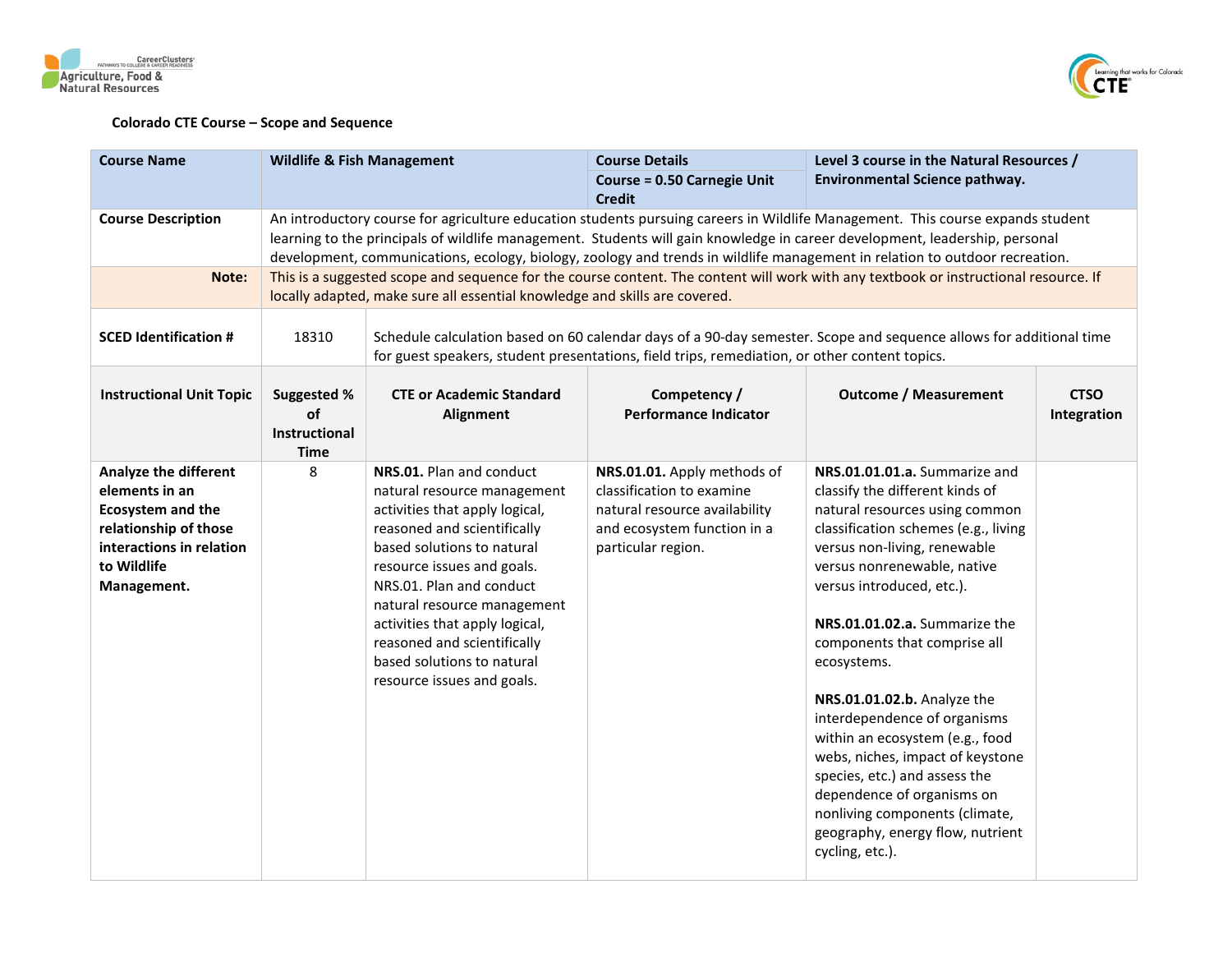



|                                                                                                                           |    |                                                                                                                                                                                                                                                                                                                                                                              |                                                                                                                                                                                      | <b>NRS.01.01.02.c.</b> Conduct<br>analyses of ecosystems and<br>document the interactions of<br>living species and non-living<br>resources.<br>NRS.01.01.03.b. Analyze how<br>biodiversity develops through<br>evolution, natural selection and<br>adaptation; explain the<br>importance of biodiversity to<br>ecosystem function and<br>availability of natural resources.<br><b>NRS.01.01.03.c.</b> Evaluate<br>biodiversity in ecosystems<br>and devise strategies to enhance<br>the function of an ecosystem and<br>the availability of natural<br>resources by increasing the level<br>of biodiversity. |  |
|---------------------------------------------------------------------------------------------------------------------------|----|------------------------------------------------------------------------------------------------------------------------------------------------------------------------------------------------------------------------------------------------------------------------------------------------------------------------------------------------------------------------------|--------------------------------------------------------------------------------------------------------------------------------------------------------------------------------------|--------------------------------------------------------------------------------------------------------------------------------------------------------------------------------------------------------------------------------------------------------------------------------------------------------------------------------------------------------------------------------------------------------------------------------------------------------------------------------------------------------------------------------------------------------------------------------------------------------------|--|
| <b>Identifying different</b><br>species and variety of<br>plants and how the<br>impact on the health of<br>the ecosystem. | 10 | NRS.01. Plan and conduct<br>natural resource management<br>activities that apply logical,<br>reasoned and scientifically<br>based solutions to natural<br>resource issues and goals.<br>NRS.01. Plan and conduct<br>natural resource management<br>activities that apply logical,<br>reasoned and scientifically<br>based solutions to natural<br>resource issues and goals. | NRS.01.02. Classify different<br>types of natural resources in<br>order to enable protection,<br>conservation, enhancement<br>and management in a<br>particular geographical region. | NRS.01.02.03.a. Research and<br>examine the characteristics used<br>to identify wildlife and insects.<br>NRS.01.02.03.b. Apply<br>identification techniques to<br>determine the species of wildlife<br>or insect.<br>NRS.01.02.03.c. Evaluate the<br>species of wildlife and insects<br>present to assess the health of an<br>ecosystem.<br>NRS.01.02.04.a. Research and<br>examine the characteristics used<br>to identify aquatic species.                                                                                                                                                                 |  |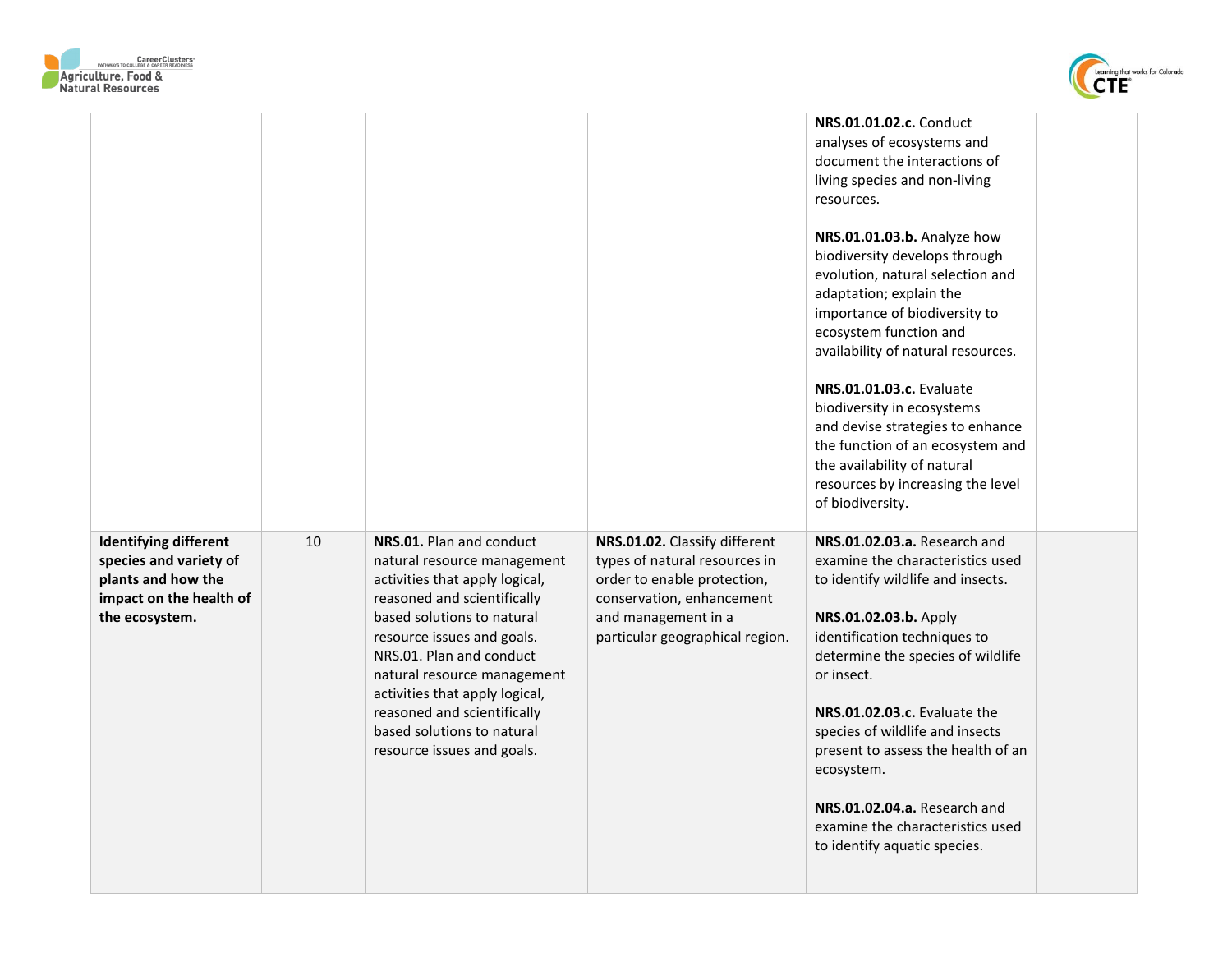



|                                                                                                                               |   | NRS.04. Demonstrate<br>responsible management<br>procedures and techniques to<br>protect, maintain, enhance, and<br>improve natural resources.                                                                                                                                                                                                                               | NRS.04.01. Demonstrate<br>natural resource protection,<br>maintenance, enhancement<br>and improvement techniques.                                                                    | NRS.01.02.04.b. Apply<br>identification techniques to<br>determine the species of an<br>aquatic organism.<br>NRS.01.02.04.c. Evaluate the<br>aquatic species present to assess<br>the health of an ecosystem.<br>NRS.04.01.03.a. Identify and<br>categorize characteristics of a<br>healthy wildlife habitat.<br>NRS.04.01.03.b. Assess and apply<br>methods of wildlife habitat<br>improvement.<br>NRS.04.01.03.c. Devise a<br>comprehensive improvement<br>plan for a wildlife habitat. |  |
|-------------------------------------------------------------------------------------------------------------------------------|---|------------------------------------------------------------------------------------------------------------------------------------------------------------------------------------------------------------------------------------------------------------------------------------------------------------------------------------------------------------------------------|--------------------------------------------------------------------------------------------------------------------------------------------------------------------------------------|-------------------------------------------------------------------------------------------------------------------------------------------------------------------------------------------------------------------------------------------------------------------------------------------------------------------------------------------------------------------------------------------------------------------------------------------------------------------------------------------|--|
| <b>Understanding the</b><br>relationship<br>biogeochemical cycles<br>impact on wildlife<br>habitat and Aquatic<br>ecosystems. | 8 | NRS.01. Plan and conduct<br>natural resource management<br>activities that apply logical,<br>reasoned and scientifically<br>based solutions to natural<br>resource issues and goals.<br>NRS.01. Plan and conduct<br>natural resource management<br>activities that apply logical,<br>reasoned and scientifically<br>based solutions to natural<br>resource issues and goals. | NRS.01.02. Classify different<br>types of natural resources in<br>order to enable protection,<br>conservation, enhancement<br>and management in a<br>particular geographical region. | NRS.01.02.05.a. Research and<br>examine the characteristics used<br>to identify non-living resources<br>(e.g., soil types, climate,<br>geography, etc.).<br>NRS.01.02.05.b. Apply<br>identification techniques to<br>determine the types of non-living<br>resources in an area.<br>NRS.01.02.05.c. Evaluate the<br>non-living resources present in<br>an area to determine the best<br>practices for improving,<br>enhancing and protecting an<br>ecosystem.                              |  |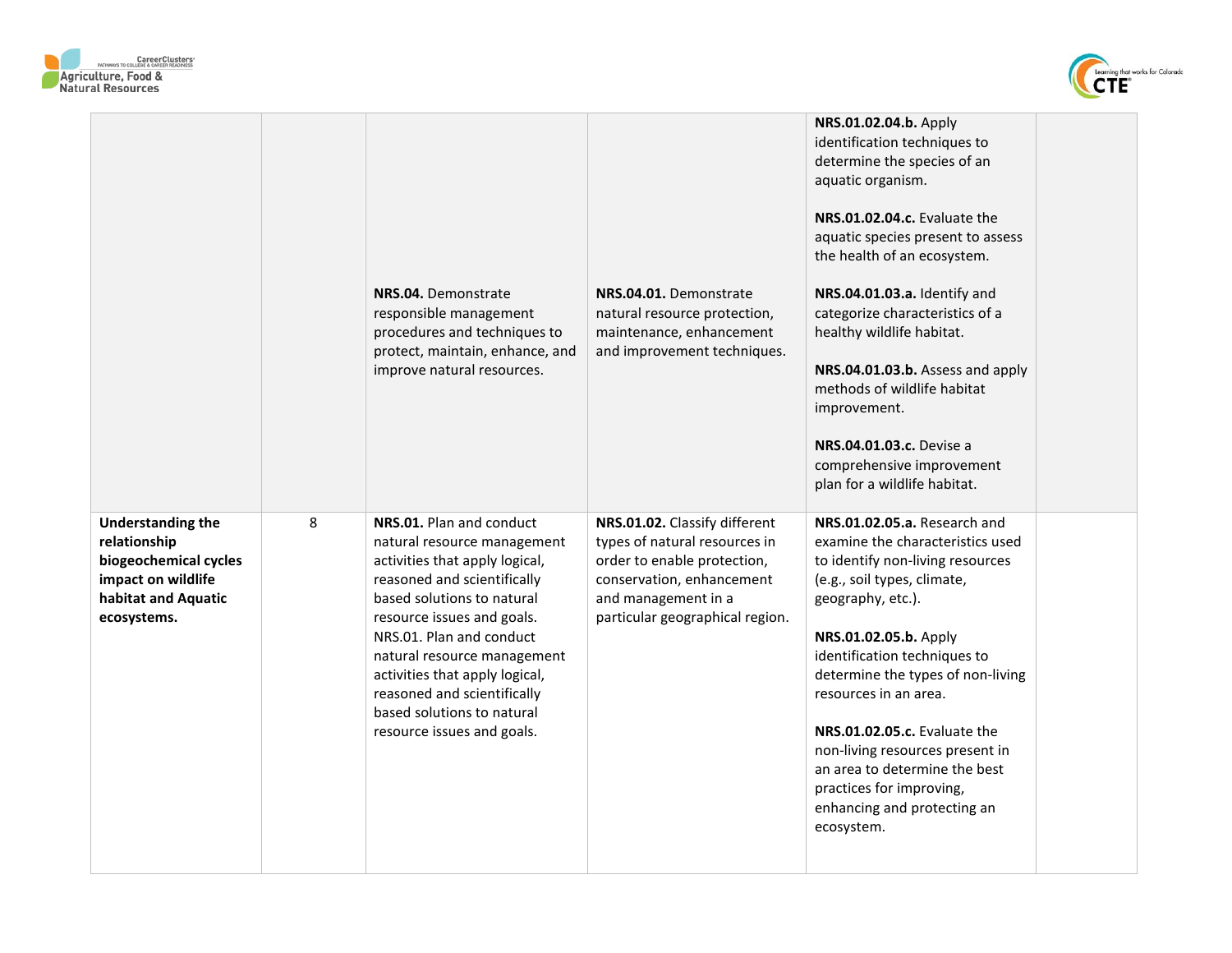



|                                                                                                            |   |                                                                                                                                                                                      | NRS.01.03. Apply ecological<br>concepts and principles to<br>atmospheric natural resource<br>systems.                                                                                | NRS.01.03.01.a. Classify different<br>kinds of biogeochemical cycles<br>and the role they play in natural<br>resources systems.<br>NRS.01.03.01.b. Assess the role<br>that the atmosphere plays in the<br>regulation of biogeochemical<br>cycles.<br>NRS.01.03.01.c. Evaluate and<br>make recommendations to<br>lessen the impact of human<br>activity on the ability of the<br>atmosphere to regulate<br>biogeochemical cycles. |  |
|------------------------------------------------------------------------------------------------------------|---|--------------------------------------------------------------------------------------------------------------------------------------------------------------------------------------|--------------------------------------------------------------------------------------------------------------------------------------------------------------------------------------|----------------------------------------------------------------------------------------------------------------------------------------------------------------------------------------------------------------------------------------------------------------------------------------------------------------------------------------------------------------------------------------------------------------------------------|--|
| <b>Evaluating Wildlife</b><br>habitat in relationship<br>to ecology.                                       | 8 | NRS.01. Plan and conduct<br>natural resource management<br>activities that apply logical,<br>reasoned and scientifically<br>based solutions to natural<br>resource issues and goals. | NRS.01.05. Apply ecological<br>concepts and principles to<br>terrestrial natural resource<br>systems.                                                                                | NRS.01.05.02.a. Compare and<br>contrast the impact of habitat<br>disturbances and habitat<br>resilience.<br>NRS.01.05.02.b. Analyze and<br>summarize examples of habitat<br>disturbances and habitat<br>resilience.<br>NRS.01.05.02.c. Interpret signs of<br>habitat disturbances and<br>resilience in an ecosystem and<br>use these signs to assess the<br>health of an ecosystem.                                              |  |
| <b>Understanding the</b><br>roles of resource<br>inventories and<br>populations in wildlife<br>management. | 8 | NRS.01. Plan and conduct<br>natural resource management<br>activities that apply logical,<br>reasoned and scientifically<br>based solutions to natural<br>resource issues and goals. | NRS.01.02. Classify different<br>types of natural resources in<br>order to enable protection,<br>conservation, enhancement<br>and management in a<br>particular geographical region. | NRS.01.02.06.a. Research the<br>purpose and value of resource<br>inventories and population<br>studies.<br>NRS.01.02.06.b. Apply<br>procedures for conducting                                                                                                                                                                                                                                                                    |  |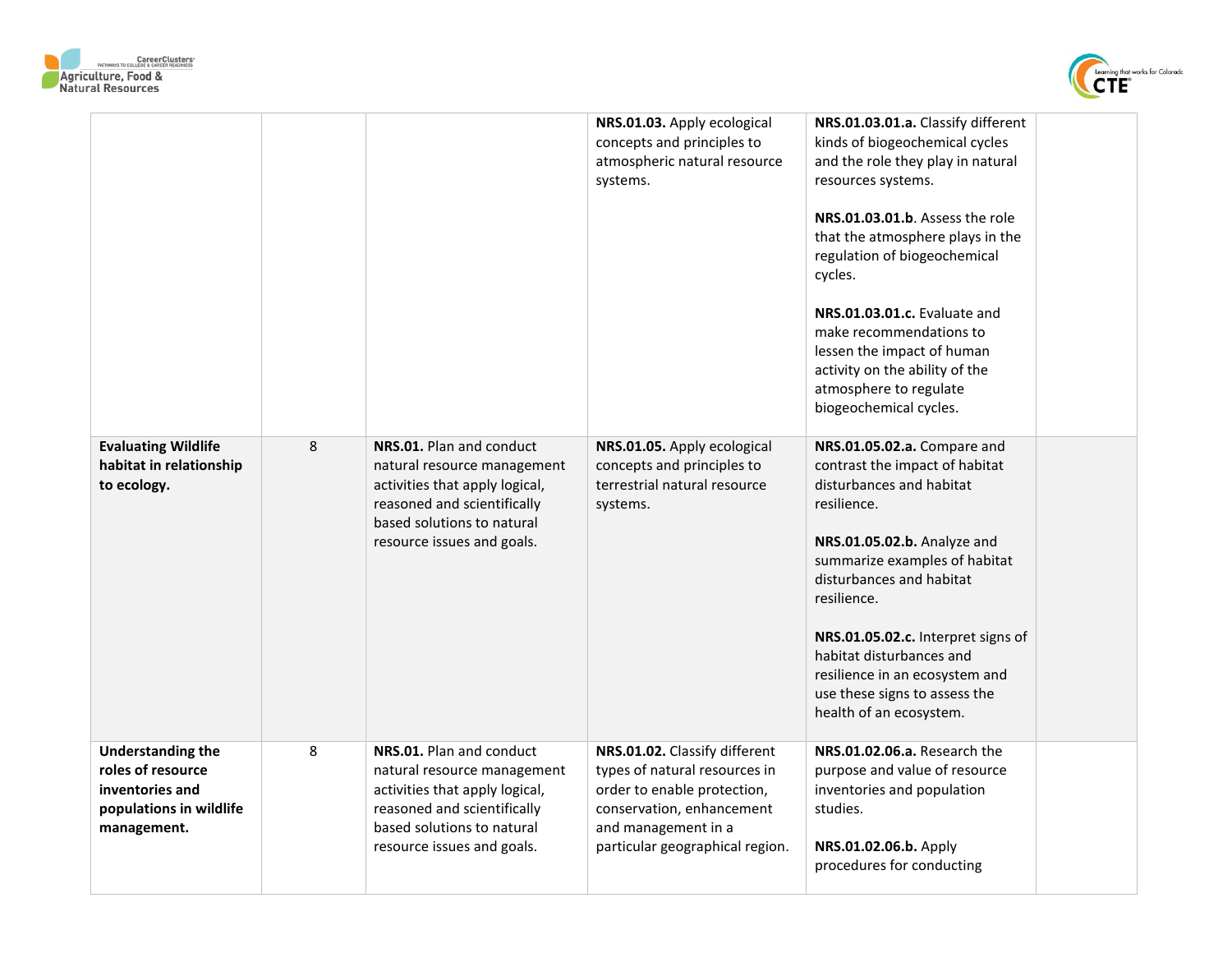



| resource inventories and<br>population studies.<br>NRS.01.02.06.c. Conduct an<br>assessment of the resource<br>inventories or population in a<br>given area.<br>NRS.01.06. Apply ecological<br>NRS.01.06.01.a. Differentiate<br>concepts and principles to<br>living organisms in natural<br>between population ecology,<br>resource systems.<br>population density and<br>population dispersion and<br>describe the importance of these<br>concepts to natural resource<br>systems.<br>NRS.01.06.01.b. Analyze the<br>factors that influence population<br>density and population<br>dispersion in natural resource<br>systems.<br>NRS.01.06.01.c. Create a<br>management plan for a<br>population of a species in an<br>ecosystem given its population<br>ecology, population density and<br>population dispersion in natural<br>resource systems.<br>8<br><b>Exploring the</b><br>NRS.02. Analyze the<br>NRS.02.01. Examine and<br>NRS.02.01.01.a. Distinguish<br>interrelationships between<br>between the types of laws<br>relationship between<br>interpret the purpose,<br>natural resources and humans.<br>enforcement, impact and<br>associated with natural resources<br><b>Government Agencies,</b><br>human interactions<br>effectiveness of<br>systems.<br>and Wildlife<br>laws and agencies related to<br>natural resource management,<br>NRS.02.01.01.b. Analyze the<br>Management<br>structure of laws associated with<br>protection, enhancement and<br>improvement (e.g., water<br>natural resources systems. |  |                                  |  |
|---------------------------------------------------------------------------------------------------------------------------------------------------------------------------------------------------------------------------------------------------------------------------------------------------------------------------------------------------------------------------------------------------------------------------------------------------------------------------------------------------------------------------------------------------------------------------------------------------------------------------------------------------------------------------------------------------------------------------------------------------------------------------------------------------------------------------------------------------------------------------------------------------------------------------------------------------------------------------------------------------------------------------------------------------------------------------------------------------------------------------------------------------------------------------------------------------------------------------------------------------------------------------------------------------------------------------------------------------------------------------------------------------------------------------------------------------------------------------------------------------------------------------------|--|----------------------------------|--|
|                                                                                                                                                                                                                                                                                                                                                                                                                                                                                                                                                                                                                                                                                                                                                                                                                                                                                                                                                                                                                                                                                                                                                                                                                                                                                                                                                                                                                                                                                                                                 |  |                                  |  |
|                                                                                                                                                                                                                                                                                                                                                                                                                                                                                                                                                                                                                                                                                                                                                                                                                                                                                                                                                                                                                                                                                                                                                                                                                                                                                                                                                                                                                                                                                                                                 |  |                                  |  |
|                                                                                                                                                                                                                                                                                                                                                                                                                                                                                                                                                                                                                                                                                                                                                                                                                                                                                                                                                                                                                                                                                                                                                                                                                                                                                                                                                                                                                                                                                                                                 |  |                                  |  |
|                                                                                                                                                                                                                                                                                                                                                                                                                                                                                                                                                                                                                                                                                                                                                                                                                                                                                                                                                                                                                                                                                                                                                                                                                                                                                                                                                                                                                                                                                                                                 |  |                                  |  |
|                                                                                                                                                                                                                                                                                                                                                                                                                                                                                                                                                                                                                                                                                                                                                                                                                                                                                                                                                                                                                                                                                                                                                                                                                                                                                                                                                                                                                                                                                                                                 |  |                                  |  |
|                                                                                                                                                                                                                                                                                                                                                                                                                                                                                                                                                                                                                                                                                                                                                                                                                                                                                                                                                                                                                                                                                                                                                                                                                                                                                                                                                                                                                                                                                                                                 |  |                                  |  |
|                                                                                                                                                                                                                                                                                                                                                                                                                                                                                                                                                                                                                                                                                                                                                                                                                                                                                                                                                                                                                                                                                                                                                                                                                                                                                                                                                                                                                                                                                                                                 |  |                                  |  |
|                                                                                                                                                                                                                                                                                                                                                                                                                                                                                                                                                                                                                                                                                                                                                                                                                                                                                                                                                                                                                                                                                                                                                                                                                                                                                                                                                                                                                                                                                                                                 |  |                                  |  |
|                                                                                                                                                                                                                                                                                                                                                                                                                                                                                                                                                                                                                                                                                                                                                                                                                                                                                                                                                                                                                                                                                                                                                                                                                                                                                                                                                                                                                                                                                                                                 |  | regulations, game laws, historic |  |
| preservation laws,<br>NRS.02.01.01.c. Evaluate the                                                                                                                                                                                                                                                                                                                                                                                                                                                                                                                                                                                                                                                                                                                                                                                                                                                                                                                                                                                                                                                                                                                                                                                                                                                                                                                                                                                                                                                                              |  |                                  |  |
| impact of laws associated with<br>environmental                                                                                                                                                                                                                                                                                                                                                                                                                                                                                                                                                                                                                                                                                                                                                                                                                                                                                                                                                                                                                                                                                                                                                                                                                                                                                                                                                                                                                                                                                 |  |                                  |  |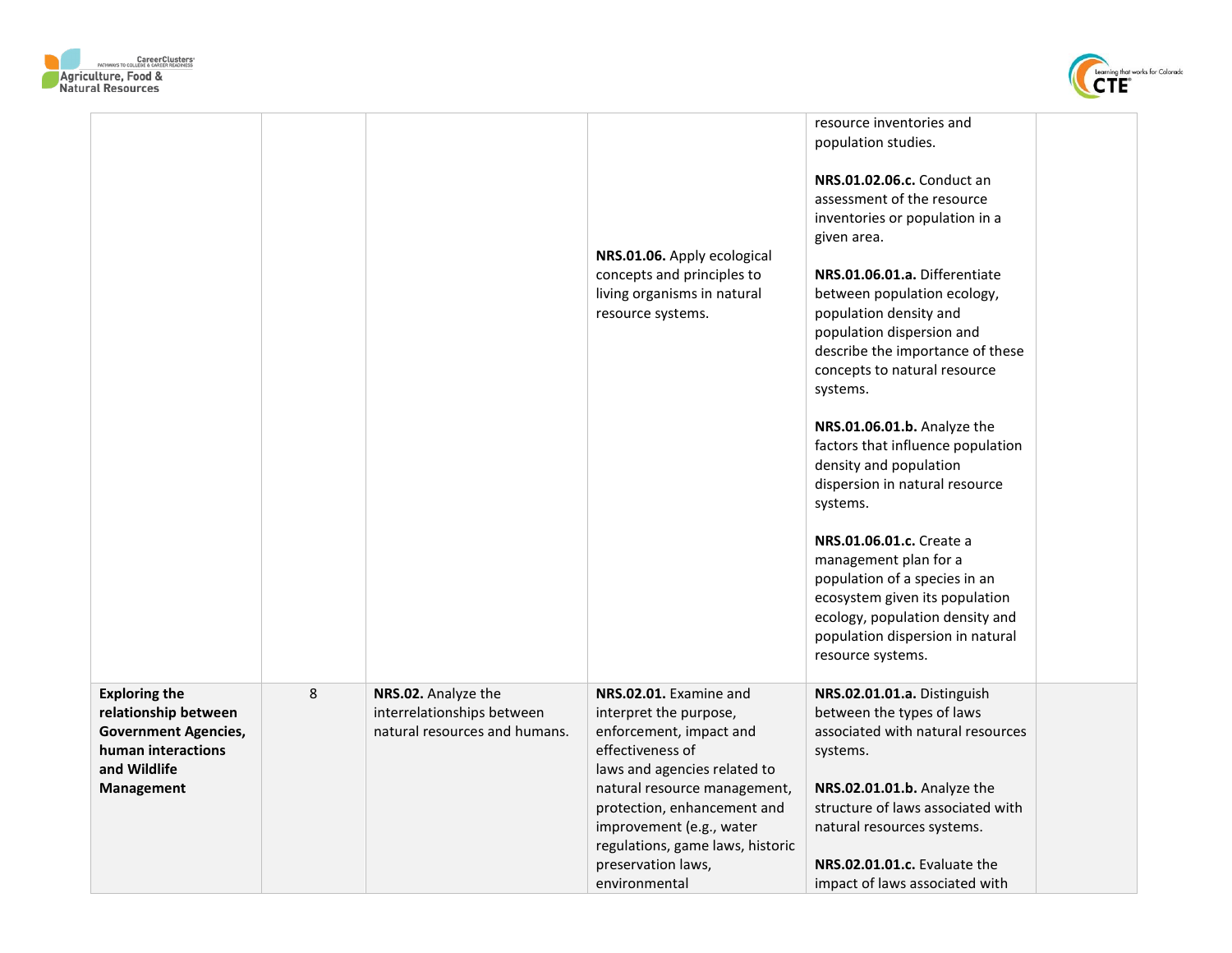



|                                                                    |   |                                                                                    | policy, etc.).                                                                           | natural resources systems (e.g.,<br>mitigation, water regulations,<br>carbon<br>emissions, game limits, invasive<br>species, etc.).<br>NRS.02.03.02.a. Research and<br>assess how historical figures<br>played a prominent role in<br>shaping how natural resources<br>are viewed and used today (e.g.,<br>Aldo Leopold, Teddy Roosevelt,<br>John Muir, Rachel Carson,<br>Gaylord Nelson, etc.).<br>NRS.02.03.02.b. Examine and<br>describe the relationship<br>between current trends in<br>natural<br>resource systems and historical<br>figures that played a prominent<br>role in shaping how natural<br>resources are viewed and used<br>today.<br>NRS.02.03.02.c. Anticipate and<br>predict how society's views and<br>use of natural resources will<br>continue to change as a result of<br>historical figures and trends in<br>modern society. |  |
|--------------------------------------------------------------------|---|------------------------------------------------------------------------------------|------------------------------------------------------------------------------------------|--------------------------------------------------------------------------------------------------------------------------------------------------------------------------------------------------------------------------------------------------------------------------------------------------------------------------------------------------------------------------------------------------------------------------------------------------------------------------------------------------------------------------------------------------------------------------------------------------------------------------------------------------------------------------------------------------------------------------------------------------------------------------------------------------------------------------------------------------------|--|
| <b>Analyzing the Economic</b><br>impact of wildlife<br>management. | 8 | NRS.02. Analyze the<br>interrelationships between<br>natural resources and humans. | NRS.02.04. Examine and<br>explain how economics affects<br>the use of natural resources. | NRS.02.04.01.a. Compare and<br>contrast how the economic value<br>of a natural resource affects its<br>availability.<br>NRS.02.04.01.b. Assess whether<br>economic value increases or<br>decreases the conservation,<br>protection, improvement and                                                                                                                                                                                                                                                                                                                                                                                                                                                                                                                                                                                                    |  |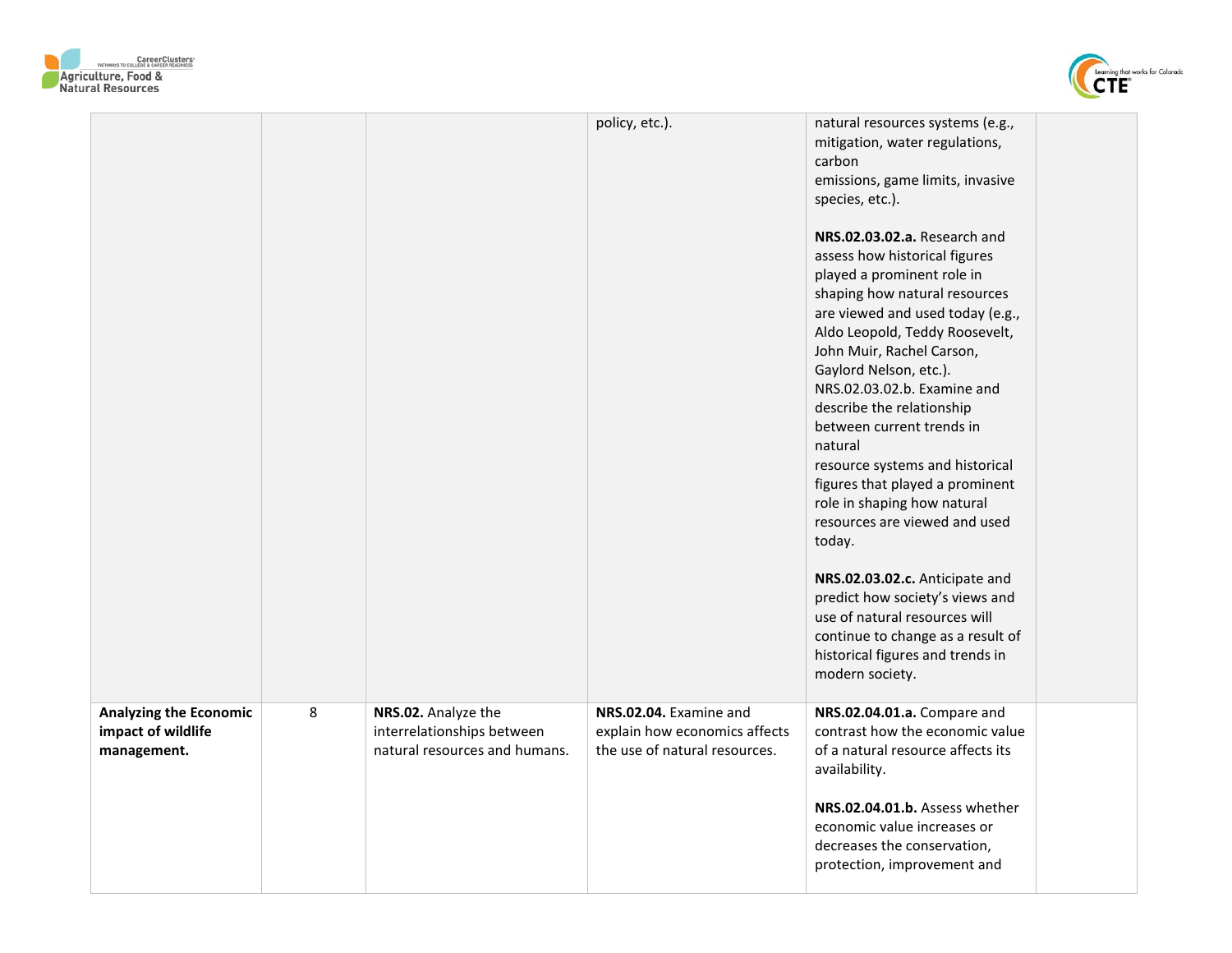



|                               |                                    | enhancement of natural<br>resources. |
|-------------------------------|------------------------------------|--------------------------------------|
|                               |                                    |                                      |
|                               |                                    | NRS.02.04.01.c. Devise a plan to     |
|                               |                                    | improve the                          |
|                               |                                    | conservation, protection,            |
|                               |                                    | improvement and enhancement          |
|                               |                                    | of natural resources based on        |
|                               |                                    | economic value and practices.        |
|                               |                                    |                                      |
|                               |                                    | NRS.02.04.02.a. Research the         |
|                               |                                    | impact of the use of natural         |
|                               |                                    | resources on local, state and        |
|                               |                                    | national economies (e.g.,            |
|                               |                                    | outdoor recreation, energy           |
|                               |                                    | production, preservation, etc.).     |
|                               |                                    |                                      |
|                               |                                    | NRS.02.04.02.b. Assess the           |
|                               |                                    | importance of the use of natural     |
|                               |                                    | resources on local, state and        |
|                               |                                    | national economies.                  |
|                               |                                    |                                      |
|                               |                                    | NRS.02.04.02.c. Anticipate and       |
|                               |                                    | predict how changes to the           |
|                               |                                    | availability of natural resources    |
|                               |                                    | because of human activity may        |
|                               |                                    | impact a local, state and national   |
|                               |                                    | economy.                             |
| NRS.03. Develop plans to      | NRS.03.01. Sustainably             | NRS.03.01.02.a. Research and         |
| ensure sustainable production | produce, harvest, process and      | describe methods by which            |
| and processing of natural     | use natural resource products      | wildlife can be sustainably          |
| resources.                    | (e.g., forest products, wildlife,  | harvested (e.g., controlled          |
|                               | minerals, fossil fuels, shale oil, | harvests, hunting                    |
|                               | alternative energy, recreation,    | licenses, regulations, etc.).        |
|                               | aquatic species, etc.).            |                                      |
|                               |                                    | NRS.03.01.02.b. Assess and apply     |
|                               |                                    | techniques used to harvest           |
|                               |                                    | wildlife in regards to               |
|                               |                                    | sustainability, practicality and     |
|                               |                                    | other factors.                       |
|                               |                                    |                                      |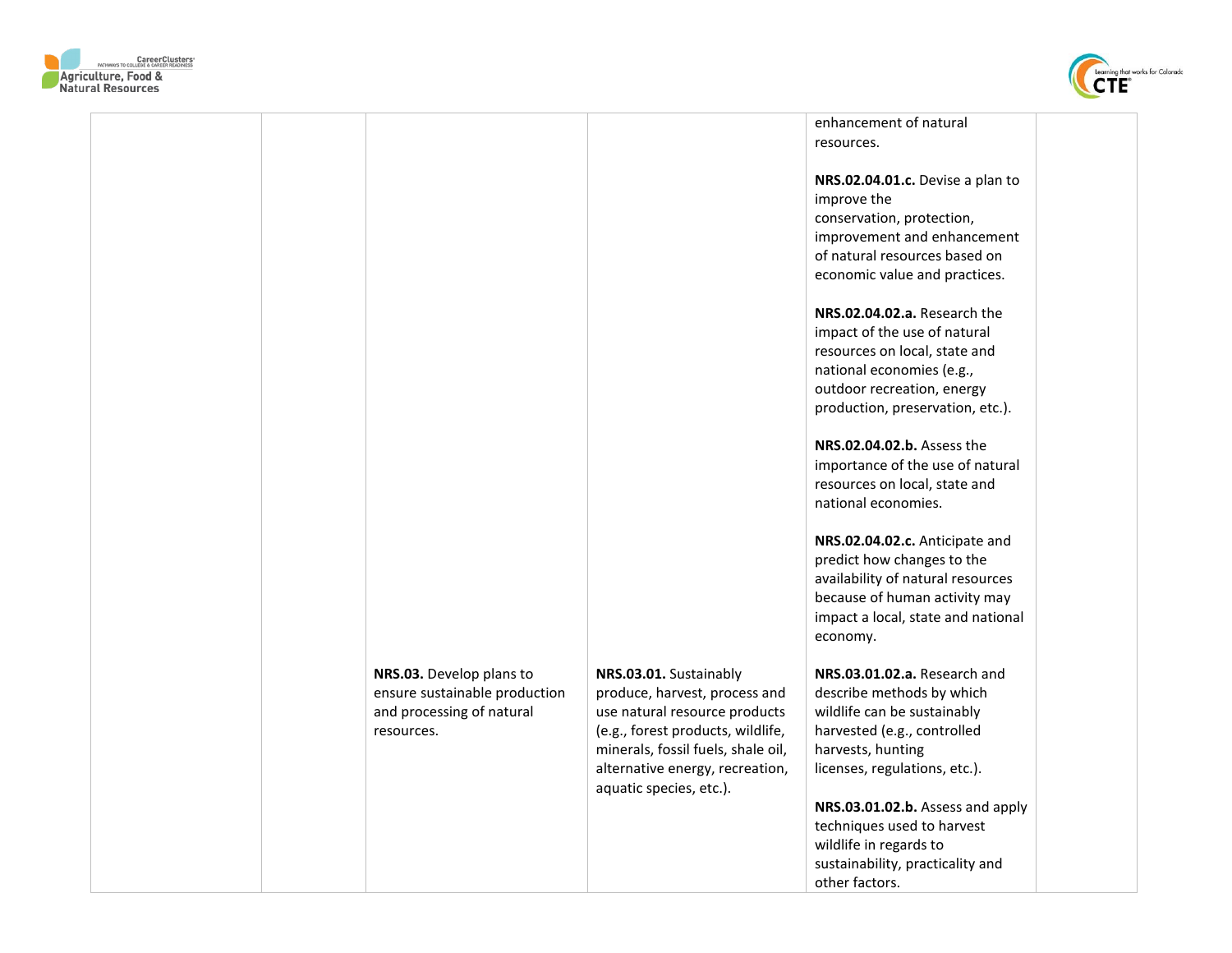



|                                                                       |   |                                                                                                                         |                                                                                                        | NRS.03.01.02.c. Develop a<br>method for the sustainable<br>harvest of wildlife species.<br>NRS.03.01.08.a. Categorize<br>aquatic species used for<br>commercial and recreational<br>purposes.<br>NRS.03.01.08.b. Analyze and<br>apply techniques used to acquire<br>aquatic species for their<br>environmental, economic and |  |
|-----------------------------------------------------------------------|---|-------------------------------------------------------------------------------------------------------------------------|--------------------------------------------------------------------------------------------------------|------------------------------------------------------------------------------------------------------------------------------------------------------------------------------------------------------------------------------------------------------------------------------------------------------------------------------|--|
| Analyze the harms to                                                  | 8 | NRS.04. Demonstrate                                                                                                     | NRS.04.01. Demonstrate                                                                                 | social sustainability.<br>NRS.03.01.08.c. Develop<br>recommendations for the<br>sustainable harvest of aquatic<br>species.<br>NRS.04.01.03.a. Identify and                                                                                                                                                                   |  |
| wildlife with the<br>introduction of invasive<br>species and disease. |   | responsible management<br>procedures and techniques to<br>protect, maintain, enhance, and<br>improve natural resources. | natural resource protection,<br>maintenance, enhancement<br>and improvement techniques.                | categorize characteristics of a<br>healthy wildlife habitat.<br>NRS.04.01.03.b. Assess and apply<br>methods of wildlife habitat<br>improvement.<br>NRS.04.01.03.c. Devise a<br>comprehensive improvement<br>plan for a wildlife habitat.                                                                                     |  |
|                                                                       |   |                                                                                                                         | NRS.04.02. Diagnose plant and<br>wildlife diseases and follow<br>protocols to prevent their<br>spread. | NRS.04.02.02.a. Classify causes<br>of diseases in wildlife and aquatic<br>species and determine the<br>correct authorities to whom<br>some diseases should be<br>reported.                                                                                                                                                   |  |